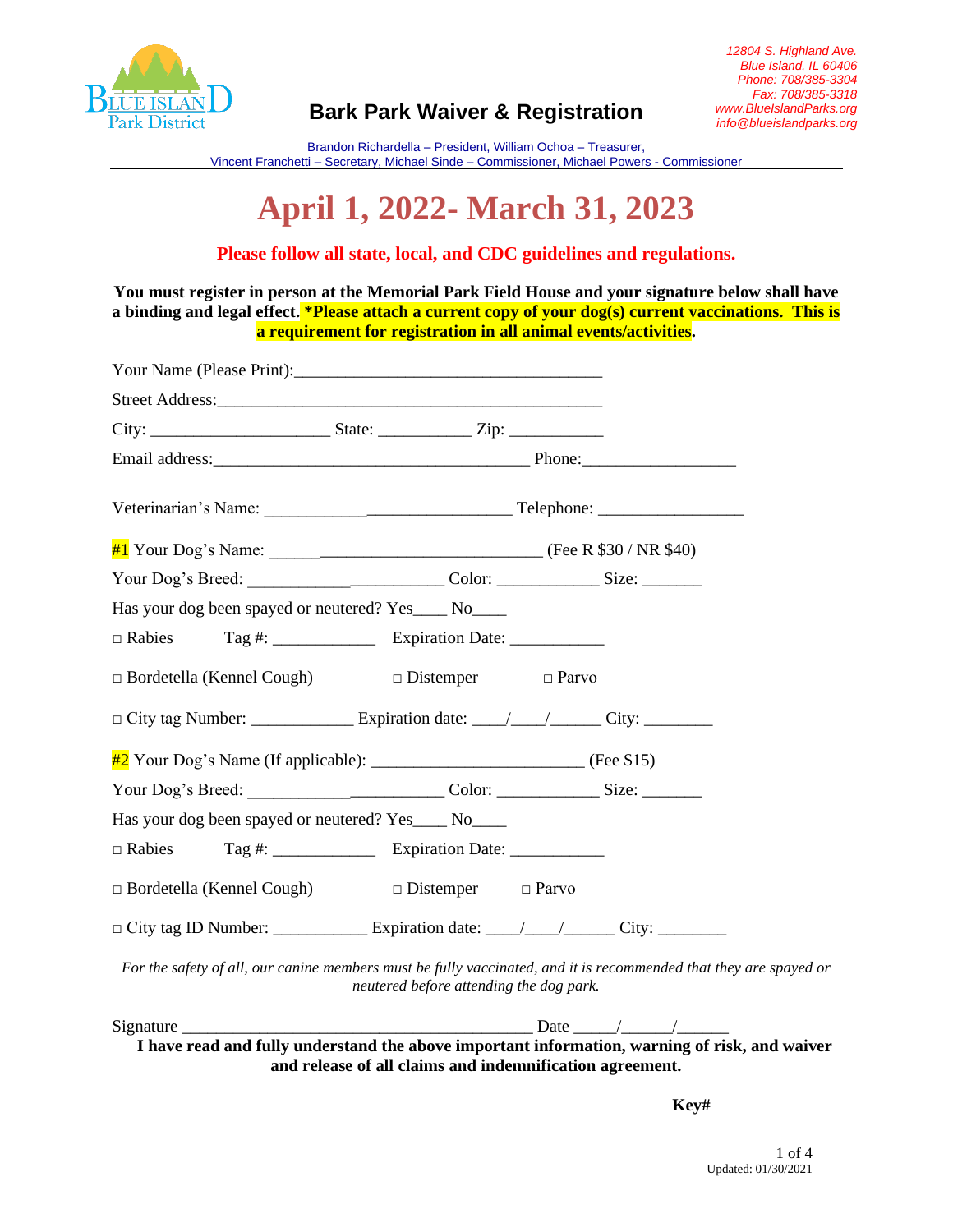

Brandon Richardella – President, William Ochoa – Treasurer, Vincent Franchetti – Secretary, Michael Sinde – Commissioner, Michael Powers - Commissioner **Please follow all state, local, and CDC guidelines and regulations.**

#### **Important Information**

You are responsible for supervising your  $log(s)$  and making the determination as to whether this is an appropriate activity for your dog(s) to participate in. **Your participation in this activity is at your risk and the risk of your dog(s). Owners are legally responsible for their dog(s) and any injury caused by their dog(s).**

You are additionally responsible for determining whether your  $\log(s)$  is able to participate in these activities health-wise and if your pet is adequately skilled for all of the activities to be undertaken at this location. You are advised to consult your veterinarian and/or physician if you or your dog are pregnant, disabled, suffered a recent illness or injury, or if the age of you or your dog(s) deems necessary.

#### **Warning of Risk**

Understand that although dog exercise of any kind (leashed or unleashed) whether it includes walking or running is meant to provide fun and enjoyment for you and your dog(s), there is always the risk of serious injury including death to both you and your  $\log(s)$ . Please know that not all hazards and dangers that can be associated with animal activities can be predicted as with any other event or activity. Many other possible risks include, but are not limited to: negligence and irresponsibility of other dog handlers; the inability to judge a dog's reaction to any visual or auditory stimulus that the dog may encounter whether person, place, or thing; reactions by a dog due to fear, anger or stress; reactions from insect bites or other environmental factors; resistance and biting by any dogs; traffic conditions; inclement weather; premise defects; equipment failure; other circumstances that can and may occur with animals and outdoor activities. Be aware that any attempt that a handler may make to break up a fight between two or more animals, may result in physical injury to yourself and the animals. In this regard, it is important for you to know that the Blue Island Park District cannot guarantee absolute safety.

#### **Waiver and Release of All Claims and Indemnification Agreement**

By reading and signing this form, you are expressly assuming all risk and legal liability; and releasing all responsibility and claims for injuries, damages, or loss which you and/or your pet might sustain as a result of participating in any and all activities connected with the use of the Blue Island Park District facilities and/or the surrounding areas. In consideration for permission to use Bark Park and any and all other Blue Island Park District Facilities, I am expressly assuming the risk and legal liability related to such use.

I understand that there are any number of risks that may cause injury, damage, or loss to myself or my dog(s) during any animal activities that I participate in at the park; and I voluntarily agree to assume all of the responsibility and risks and to not hold the Blue Island Park District responsible in any way.

I agree to relinquish, waive, release, and discharge the Blue Island Park District and all of its agents, commissioners, volunteers, employees, etc. from any claims for injuries, damages or loss that I may accrue during the course of any animal activities that I choose to participate in at the park.

I further agree to indemnify and hold harmless and defend the Blue Island Park District from all future claims, damages, or losses that I may accrue from participating in any animal activities at the park.

**Initial Date**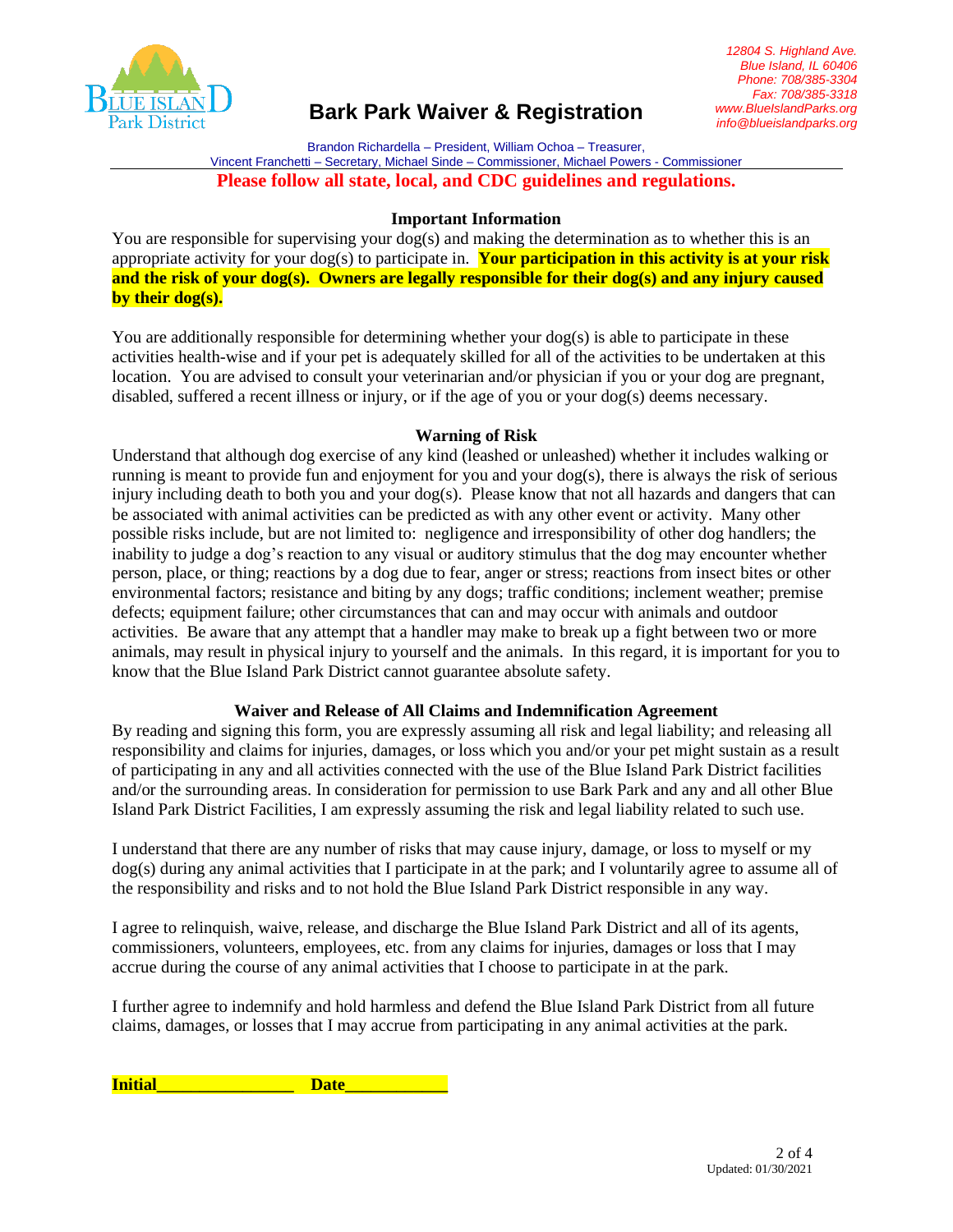

Brandon Richardella – President, William Ochoa – Treasurer, Vincent Franchetti – Secretary, Michael Sinde – Commissioner, Michael Powers - Commissioner

## **RULES**

- 1. Hours: Sunrise to Sunset (subject to change due to maintenance necessities of the park)
- 2. Dogs must be current on all vaccinations (Bordetella (Kennel Cough), Distemper, Parvo, and Rabies).
- 3. Dogs must be registered with both the Blue Island Park District and the village or township you reside in (proof of both registrations must be presented at time of registration). Dogs should always wear an owner identification tag. Proof of a current rabies vaccination and license is required upon request of a Park staff, Police, or Animal Control officer. Tags may serve as proof.
- 4. Dogs must be leashed when entering and exiting the Dog Park. For the safety of your dog(s) and other park visitors, choke, prong (pinch) and spike collars are strictly prohibited. If you use these types of collars, remove them before entering the park.
- 5. No Children under the age of 16 is permitted unless accompanied by an adult. For the safety of your children, we do not recommend bringing small children and infants into the dog park.
- 6. Aggressive dogs are not permitted on the premises. Dogs must be removed at the first sign of aggression. All pet owners are legally responsible for their dog's actions and damages to other dogs, people, and property.
- 7. Female dogs in heat are prohibited from entering the park.
- 8. Dog owners must always be in the park and within view of their dogs.
- 9. All off-leash dogs must be under voice control of their owners. If you cannot control your dog off leash, always keep your pet leashed.
- 10. Please do not bring dog food into the park.
- 11. Owners must clean up dog feces. Seal waste in the provided plastic bags before disposing in designated receptacles.
- 12. Fill any holes your dog(s) digs.
- 13. Failure to abide by the park rules may result in loss of privileges or owners may be ticketed.

#### **I have read and agree to the dog park rules and regulations. All state, local, and CDC guidelines and regulations must be followed at all times.**

Initial: \_\_\_\_\_\_\_\_ Date: \_\_\_\_\_\_\_\_\_\_\_\_